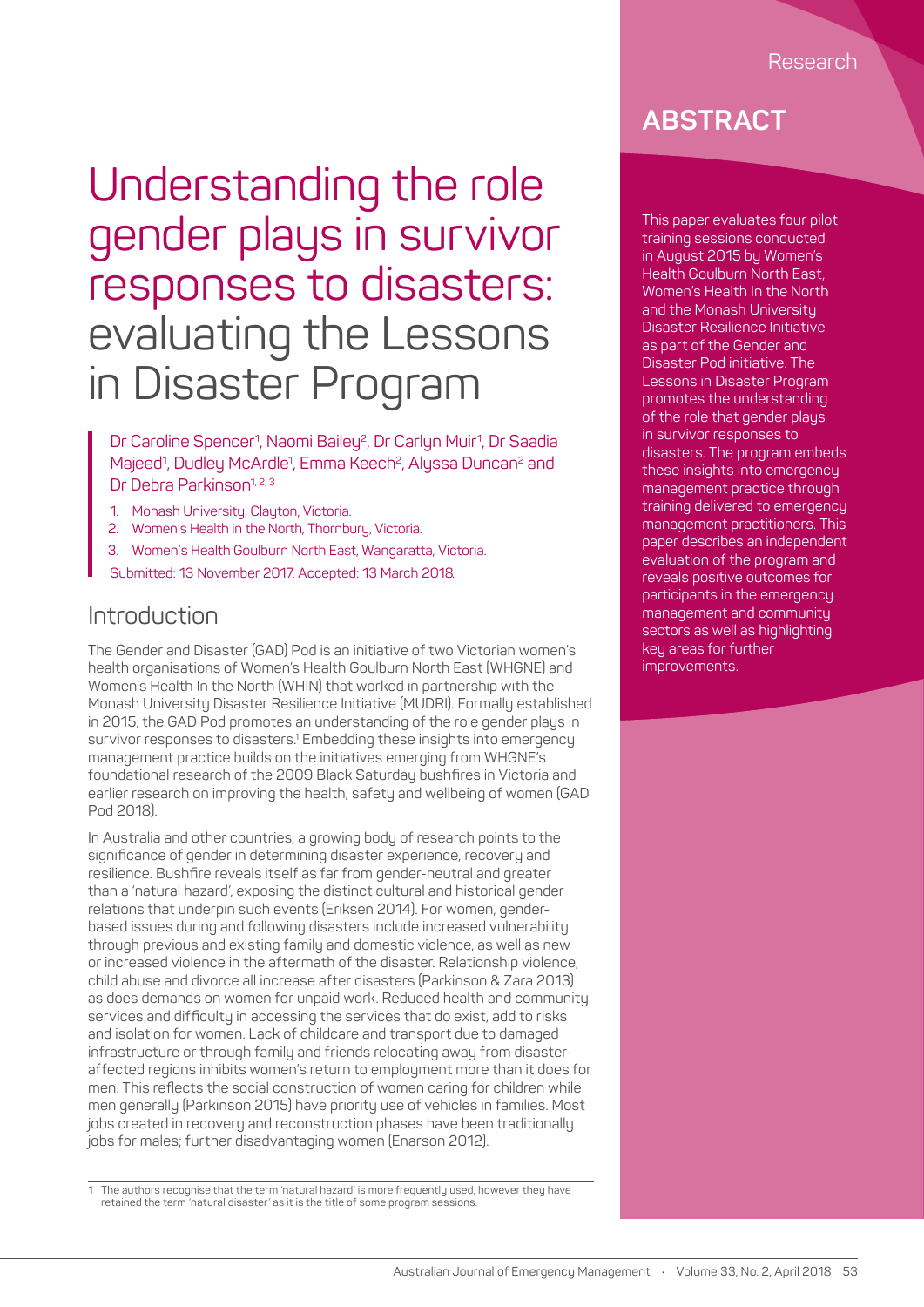The demands on men to 'protect and provide' together with some men's demonstration of 'hyper-masculinity' in disasters increases the risk for men (Parkinson 2017). Pursuing 'ideal' masculinity takes a toll on men's health, from unnecessary risk-taking to refusing to seek help for physical or mental health issues. Sadly, expectations of traditionally defined male 'courage' are real and there may be career penalties for men who seek psychological help, both in the workplace and at home (Zara *et al*. 2016). After Black Saturday in 2009, the increase in self-harm behaviours by men, such as alcohol abuse, mental health issues and suicide were widely noted (Parkinson 2017).

Distinct risks also exist for the LGBTI community (Dominey-Howes, Gorman-Murray & McKinnon 2014, Gorman-Murray, McKinnon & Dominey-Howes 2014). This occurs through emergency management policy neglect and through exacerbation of discrimination and marginalisation. Disasters can destroy the home that provides a safe space away from judgement for people of diverse gender and sexual identities (McKinnon, Gorman-Murray & Dominey-Howes 2016). Evacuation centres may present risk of verbal and physical abuse through homophobic responses from personnel or others displaced by the disaster. In addition, bathroom facilities may be problematic, particularly for trans people (Gorman-Murray *et al.* 2014, Gorman-Murray *et al.* 2016). Research has found that definitions of family often excludes same-sex couples and gives priority to traditionally defined families (Dominey-Howes, Gorman-Murray & McKinnon 2014). It has even been the case that LGBTI people have been blamed for the disaster itself (Dominey-Howes, Gorman-Murray & McKinnon 2016).

During and after disasters, while women and people of diverse gender and sexual identities can be particularly vulnerable, they are also well placed to increase community resilience and 'build back better' (UNISDR 2014, Parkinson *et al*. 2016).

*The Hyogo Framework for Action (2005-2015)*2 and its successor, the *Sendai Framework for Disaster Risk Reduction 2015-2030*3, recognise a broad cycle of disaster that includes planning, response and recovery. The frameworks recognise the need for a wholeof-society, multi-sector response that engages all stakeholders. These frameworks focus on building resilience and recognise the needs and vulnerabilities of diverse groups, including women.

*Disaster risk reduction requires an all-of-society engagement and partnership. It also requires empowerment and inclusive, accessible and nondiscriminatory participation, paying special attention to people disproportionately affected by disasters, especially the poorest. A gender, age, disability and cultural perspective should be integrated in all policies and practices, and women and youth leadership should be promoted. In this context, special attention should be paid to the improvement of organized voluntary work of citizens.* 

(Sendai Framework for Disaster Risk Reduction 2015- 2030, Para 19 (d)).

In particular, the Asia-Pacific Input Document for the Post-2015 Framework (UNISDR 2014) highlights the tension between practices focused on women's health and safety and practices focused on disaster management. Though 'the call for inclusivity covers the need to include women', an outstanding need for a 'clear, stand-alone message' in disaster management remains.

*…gender-based social, economic and cultural constructs marginalise women across all community groups irrespective of class, caste, economic standing, status, ethnicity and age, [women are] differently vulnerable to disaster risk in comparison to men within the same social groups.*  (UNISDR 2014, p. 20).

In the Australian emergency management sector, notions of inclusivity and diversity are gaining traction. Reflecting a shift from its origins in Civil Defence command-and-control practices (Krolik 2013, p. 44), the Australian Defence Force, the Australian Federal Police and the Victorian Country Fire Authority have reviewed their culture of gender inequity (Australian Human Rights Commission 2014). At a national level, increasing recognition exists for a 'whole-of-nation resilience-based approach…to enhance Australia's capacity to withstand and recover from emergencies and disasters' (Attorney-General's Department 2011). Addressing the needs of diverse groups including, but not limited to, LGBTI communities, the elderly, young people, Aboriginal and Torres Strait Islander peoples, cultural and ethnic groups, women and people with a disability, offers the greatest potential for building resilience and ensuring participation in disaster response and recovery.

The National GEM Guidelines are high-level and strategic guidelines, devised specifically as a gender-sensitive approach to the planning for and delivery of disaster relief and recovery. Specific examples and an Action Checklist are provided to indicate ways that states and territories can operationalise them within a local context. A comprehensive literature review provides the evidence base. Using the GEM Guidelines enhances current systems and improves recovery capacity by:

- **•** involving women and people of diverse gender and sexual identities
- **•** promoting self-care (e.g. by countering gender stereotupes)
- **•** acknowledging and addressing domestic and genderbased violence in times of emergency
- **•** raising awareness of the gender spectrum and the way gender assumptions and gender stereotyping can contribute to trauma
- **•** creating awareness of gender or cultural practices that may endanger women and people of diverse gender and sexual identities in times of disaster
- **•** acquiring gender-disaggregated data

<sup>2</sup> United Nations *Hyogo Framework for Action 2005-2015*. At: www.unisdr. org/we/coordinate/hfa.

<sup>3</sup> United Nations *Sendai Framework for Disaster Risk Reduction 2015-2030*. At: www.unisdr.org/we/coordinate/sendai-framework.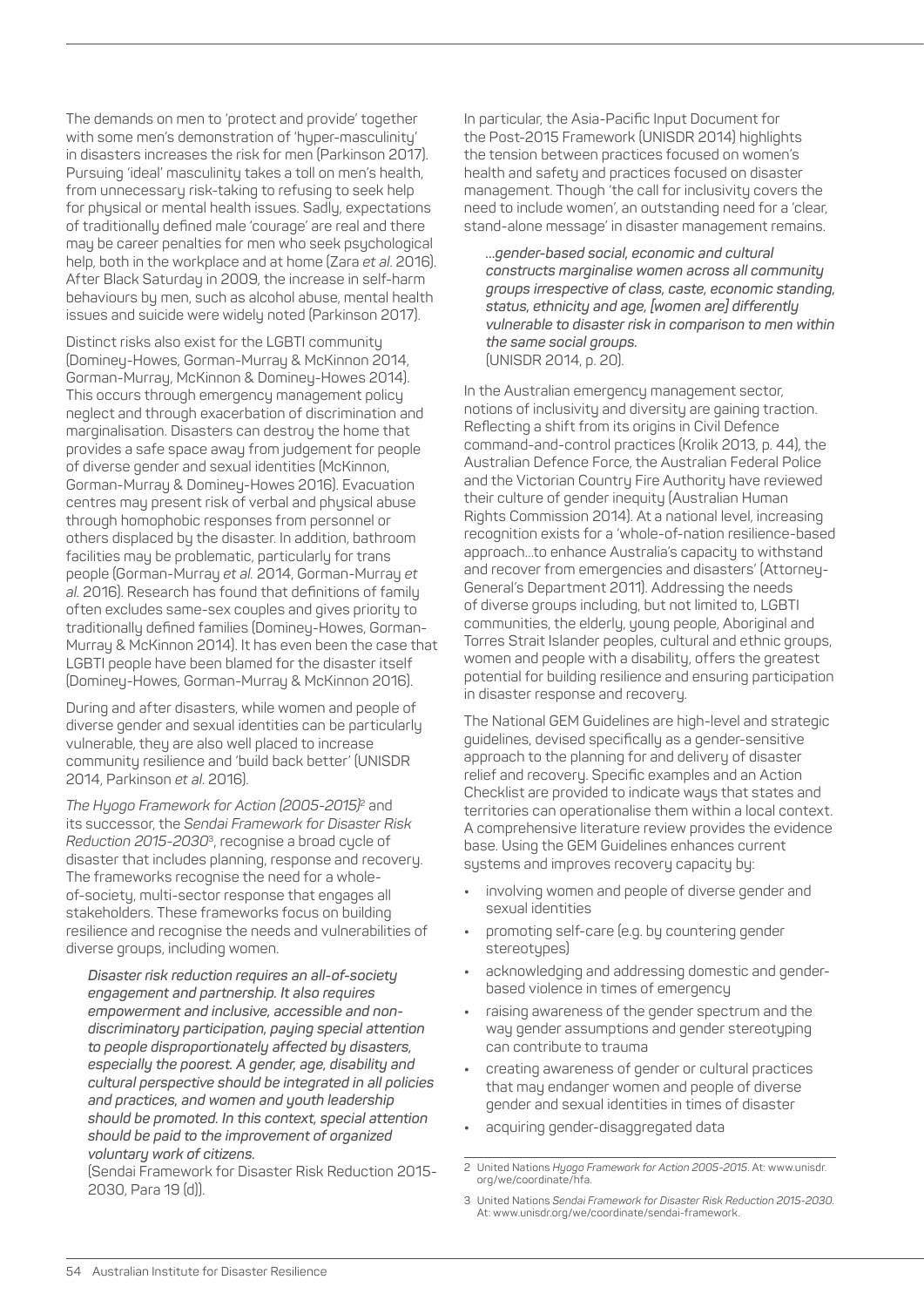#### Research

**•** progressing uniformity across jurisdictions, enabling staff to transfer resources and support with ease.

The guidelines relate to the principles of the National Principles for Disaster Recovery, in particular, 'understand the context', 'recognising complexity', 'acknowledging and building capacity' and 'employing effective communication'. The GEM Guidelines progress these principles specifically through use of a gendered approach.

Recent advances in disaster risk management requires Australian emergency management systems to adapt to change. Change involves challenging closely held cultural beliefs about the role of men and women and contests male privilege and institutional bias. Collaborative efforts across the community and emergency management sectors need to raise awareness, provide education and build capacity to include gender considerations in policy, planning and service delivery. The Lessons in Disaster Program forms part of this effort to incorporate a gendered framework into the emergency management sector. This paper details the findings of an evaluation of the 2015 Lessons in Disaster Program.



**Image: The National GEM Guidelines**

| <b>Modules</b>                                                        | Design team and<br>development<br>process                                       | Aims                                                                                                                                                                                                                                              | <b>Objectives</b>                                                                                                                                                                                                                                                                                                                                                                                                                                               |
|-----------------------------------------------------------------------|---------------------------------------------------------------------------------|---------------------------------------------------------------------------------------------------------------------------------------------------------------------------------------------------------------------------------------------------|-----------------------------------------------------------------------------------------------------------------------------------------------------------------------------------------------------------------------------------------------------------------------------------------------------------------------------------------------------------------------------------------------------------------------------------------------------------------|
| Identifying<br>Family<br>Violence<br>After Natural<br><b>Disaster</b> | Women's Health<br>Goulburn North<br>East                                        | To assist in ensuring the safety of women<br>and children after natural disasters, to<br>offer participants the knowledge and skills<br>to identify family violence and to provide<br>referrals where appropriate to specialist<br>organisations. | Participants should gain knowledge of the<br>definition of family violence, the causes of<br>family violence, the connections between<br>disasters and family violence, and of ways<br>to talk about and approach family violence.                                                                                                                                                                                                                              |
| Gender Equity<br>in Disaster                                          | Design Team<br>(base session<br>developed by<br>Women's Health<br>In the North) | To understand the impacts of gender<br>in the delivery of effective emergency<br>management services and develop<br>strategies to address gender inequalities.                                                                                    | Participants should be able to better<br>recognise their personal values around<br>gender, gain knowledge of the correct use<br>of gender terminology, learn the value of<br>building a gender responsive organisation,<br>and develop gender-sensitive skills and<br>programs.                                                                                                                                                                                 |
| Living LGBTI in<br><b>Disaster</b>                                    | Design team<br>(base session<br>developed by La<br>Trobe University)            | To broaden the understanding of<br>the impacts of current emergency<br>management practices on LGBTI people<br>and to assist services to develop<br>strategies to address inequalities.                                                           | Participants should be able to better<br>recognise their personal values around<br>LGBTI identities, learn the value of<br>building a LGBTI-responsive organisation,<br>and develop LGBTI-sensitive skills and<br>programs.                                                                                                                                                                                                                                     |
| Men In<br><b>Disaster</b>                                             | Women's Health<br>Goulburn North<br>East                                        | To broaden the range of constructive<br>behaviours for women and men before.<br>during and after disasters.                                                                                                                                       | Participants should gain an understanding<br>of the concepts of sex and gender and their<br>impact on men's responses to disaster,<br>and an awareness of the challenges faced<br>by men in disaster contexts. Participants<br>should recognise the consequences of<br>hyper-masculine behaviours on men,<br>other people, families and organisations,<br>identifying the implicit and explicit<br>behaviours and practices that support rigid<br>gender roles. |

#### **Table 1: Module aims and objectives.**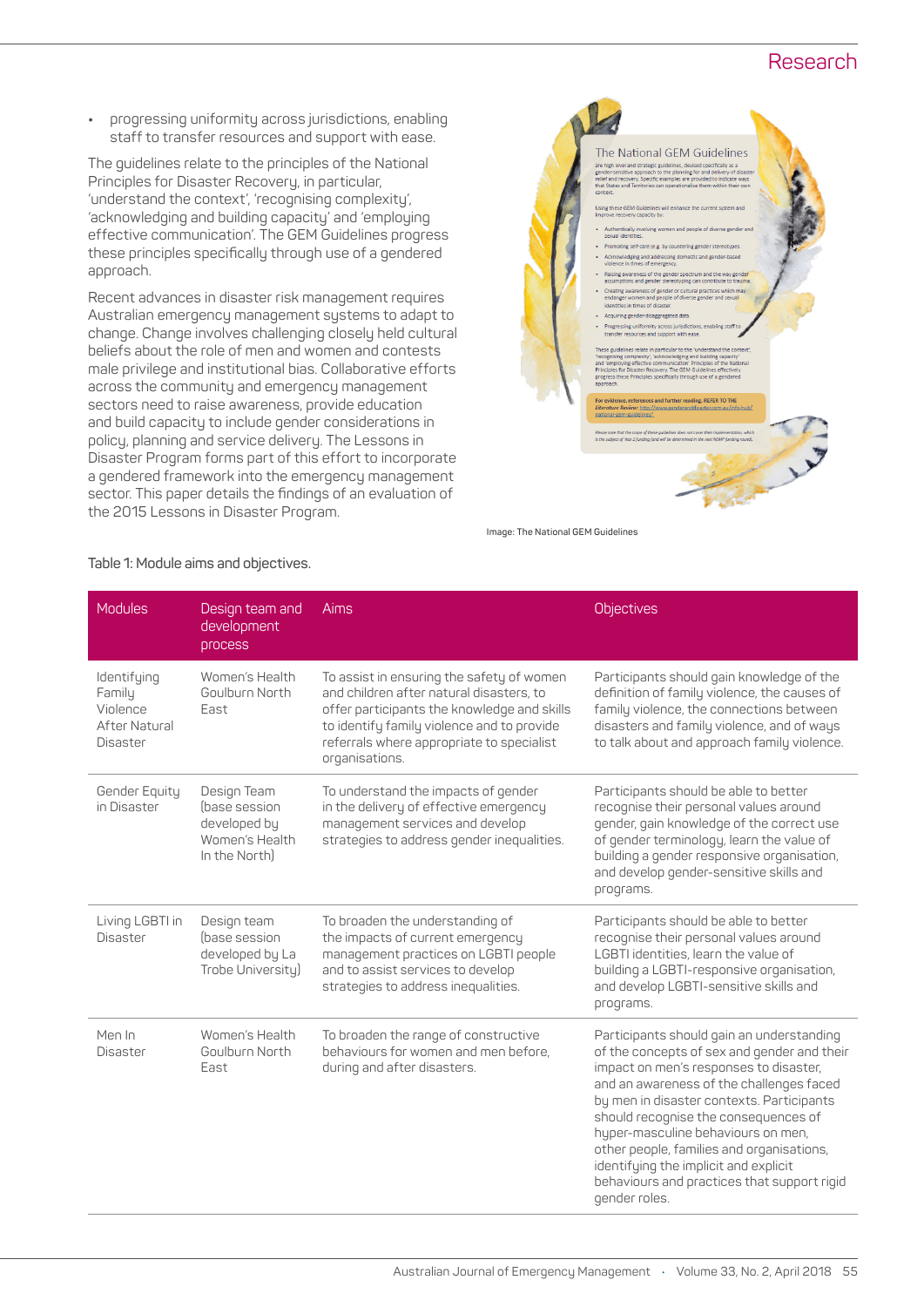**Table 2: Module attendance, participant recruitment, module delivery and venue for sessions.**

| Modules                                               | Attendance | Participant Recruitment                                                                  | Module Delivery                                                                                                                                                            | <b>Venue for Sessions</b>                                                       |
|-------------------------------------------------------|------------|------------------------------------------------------------------------------------------|----------------------------------------------------------------------------------------------------------------------------------------------------------------------------|---------------------------------------------------------------------------------|
| Identifying Family Violence<br>After Natural Disaster | 21         | Senior members of<br>the GAD Task Force<br>identified and invited                        | Each session<br>attracted a diverse<br>group of emergency<br>management personnel<br>together with local<br>government, church<br>representatives and<br>community members | Victorian Emergency<br>Management Training<br>Centre, Craigieburn,<br>Victoria. |
| Gender Equity in Disaster                             | 17         | middle management<br>from their organisation.<br>The invitation<br>snowballed into other |                                                                                                                                                                            |                                                                                 |
| Living LGBTI in Disaster                              | 17         |                                                                                          |                                                                                                                                                                            |                                                                                 |
| Men in Disaster                                       | 23         | organisations.                                                                           |                                                                                                                                                                            |                                                                                 |

# **Training**

The Victorian Government's Natural Disaster Resilience Grants Scheme funded the Lessons in Disaster Program, which contained four modules. The experienced design team targeted sessions to practitioners in middle management; recognising that they play a key role in turning policy into action and in fostering behaviour change. The four modules are:

- **•** Identifying Family Violence After Natural Disaster
- **•** Gender Equity in Disaster
- **•** Living LGBTI in Disaster
- **•** Men in Disaster.

The GAD Pod team drew on what they learnt from the literature review and the research following the 2009 Victorian bushfires with two studies on women and men respectively. The GAD Pod team contracted a consultant to design the graphic and instructional material for all modules, which subject experts supplemented. Table 1 details the modules sessions, who developed the session and the sessions' aims and objectives.

## Evaluation methodology

The Evaluation Steering Committee, consisting of the MUDRI team, two project managers and the Chair of the Project Advisory Group, met and agreed on the evaluation parameters. The committee provided project documentation and responded to requests for further information and clarification during the evaluation. In addition, to contextualise the evaluation, a focused literature review summarised the challenges of delivering training on gender and LGBTI inclusivity to the emergency management sector. Monash University Human Research Ethics Committee approved the research project.

The MUDRI team, working as external evaluators, used a three-pronged approach to the evaluation:

**•** A document analysis of project and training documents to understand the context and implementation processes. MUDRI evaluated the four modules, focusing on the number of participants, their organisation or community, participant feedback, perceptions and key implementation issues.

#### **Table 3: Breakdown of survey participants across each module.**

| Module                                                                   | Attendance | Participants<br>Contacted<br>for Survey | Participants<br>Agreeing to<br>Participate |
|--------------------------------------------------------------------------|------------|-----------------------------------------|--------------------------------------------|
| Identifying<br>Family<br>Violence<br>After<br>Natural<br><b>Disaster</b> | 21         | 12                                      | 6                                          |
| Gender<br>Equity in<br><b>Disaster</b>                                   | 17         | 14                                      | 4                                          |
| Living LGBTI<br>in Disaster                                              | 17         | 16                                      | 5                                          |
| 23<br>Men in<br>Disaster                                                 |            | 5                                       | 5                                          |
| Total                                                                    | 78         | 47                                      | 20                                         |

- **•** Interviews by telephone with a sample of session participants from all four modules using a structured survey tool designed to gauge participant perceptions of the program.
- **•** A focus group to understand the perspectives of the program developers and facilitators.

One training session for each module was delivered to between 17 and 23 participants at each session. Table 2 details how many participants attended each session, participant recruitment and the venue for the sessions.

### **Findings**

#### Document analysis

The program development team completed a literature review and consulted with subject experts to underpin the program context and content. The four modules demonstrated a sound philosophical approach to content and program delivery reflecting contemporary approaches to the program context and adult education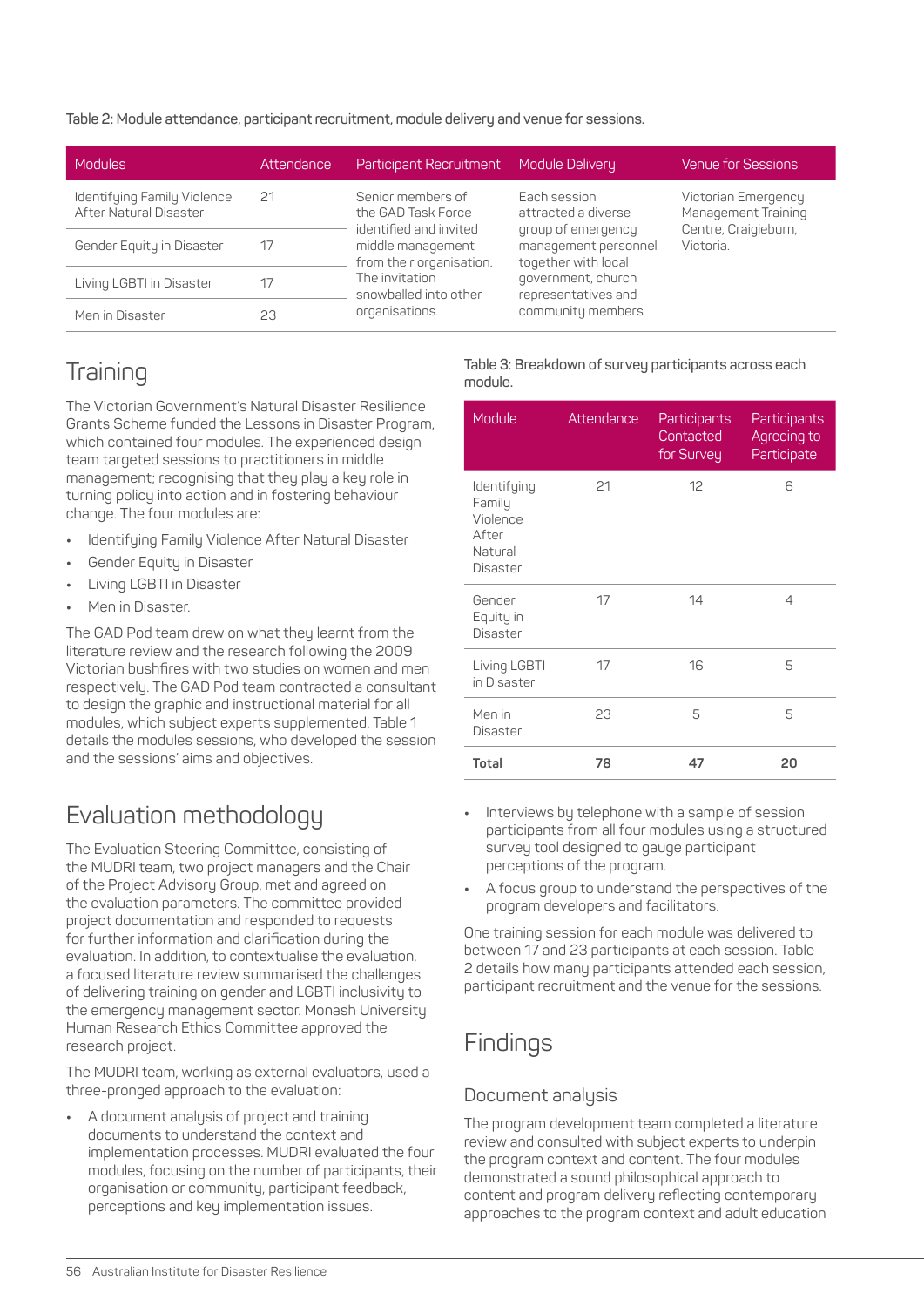### Research

**Table 4: The aggregate of feedback for the sessions.**

| <b>Sessions</b><br><b>resources</b><br>'accessible'<br>or 'very<br>accessible' | <b>Sessions</b><br>'useful'<br>or 'very<br>useful' | Session<br><b>resources</b>                                                  | Usefulness of<br>session                                                                                                        | Key concepts<br>from sessions | Awareness of<br><b>issues</b>                                                                                  | Quality of<br>session<br>presenters                                                                                                                                            |
|--------------------------------------------------------------------------------|----------------------------------------------------|------------------------------------------------------------------------------|---------------------------------------------------------------------------------------------------------------------------------|-------------------------------|----------------------------------------------------------------------------------------------------------------|--------------------------------------------------------------------------------------------------------------------------------------------------------------------------------|
| $90\%$ (18)                                                                    | $95\%$ (19)                                        | Useful,<br>interesting, of<br>high quality and<br>relevant to their<br>work. | Six key themes<br>emerged:<br>knowledge,<br>resources,<br>increased<br>awareness,<br>discussion,<br>presenters and<br>contacts. | Gained<br>knowledge.          | Increased<br>awareness of<br>the issues and<br>found the group<br>discussions and<br>exercises very<br>useful. | Commended<br>quality of<br>presenters,<br>their knowledge,<br>how they spoke<br>with a level of<br>authority and<br>expertise, valued<br>meeting new<br>people in the<br>area. |

principles. The program documentation, administrative and learning resources were comprehensive in quality.

#### Participant interviews

The evaluation team contacted 47 of the 78 participants for a telephone follow-up survey; 20 agreed to participate. Table 3 shows the breakdown of participants across the modules.

The majority (90 per cent, 18) of survey participants attended because they were 'interested in the topic' and 10 per cent reported that their manager recommended their participation. Most participants (40 per cent, 8) came from an emergency services organisation, 30 per cent (6) came from a local government authority, 25 per cent (5) came from state government and five per cent (1) came from the community. They had a range of positions including advisers, senior managers, coordinators, emergency management providers, officers and policy and strategy roles.

Table 4 shows how most participants responded to the session resources.

Participants gave positive feedback and identified six key themes, noting that the well-informed presenters helped them gain knowledge and increase their awareness.

Of particular interest was how participants used the materials and content from the sessions to implement change in their workplace or practice in the months following participation. The most common theme was 'greater awareness', and participants' efforts to apply their learning to their practice or share information. Nine participants reported having a deeper understanding and awareness of the practice of others and of having more consideration when attending emergencies and interacting with those affected by fires. One participant commented that the 'learnings had been so useful and had transferred in so many ways at home and at work'.

Another reported implementing a proactive approach to domestic violence in training. Another found the learning helpful for dealing with workplace issues.

Survey participants from three groups reported making changes. The types of changes made included implementing domestic violence training, joining a gender- and disaster-related subcommittee and incorporating information into handbooks and community resilience plans, but participants provided no details about the specific changes they had made. Survey participants from the LGBTI session reported the most changes, including incorporating LGBTI information into internal council materials, White Ribbon activities, school projects and family violence and recovery policies. Members from other groups reported planned changes. Only three participants reported making no changes.

#### Focus group

Four people responsible for the design and delivery of the program participated in the focus group. The focus group identified practical implementation challenges as key issues. For example, a significant regional fire outbreak affected one of the sessions, resulting in a number of absences. A key LGBTI session facilitator was unable to attend due to illness and the group noted the loss of the extensive knowledge of this presenter. The group also indicted that the venue as problematic. While its location was accessible and the room suitable, participants were asked to keep the noise level to a minimum, which may have influenced discussions.

Themes that emerged from the focus group suggest a deep understanding of the challenges and opportunities for training. The facilitators had a collaborative, strengths-based approach to building training content. They showed an awareness of the potentially confronting nature of the content and made a conscious effort to 'join the dots' for participants without 'preaching to them'. The facilitators reported that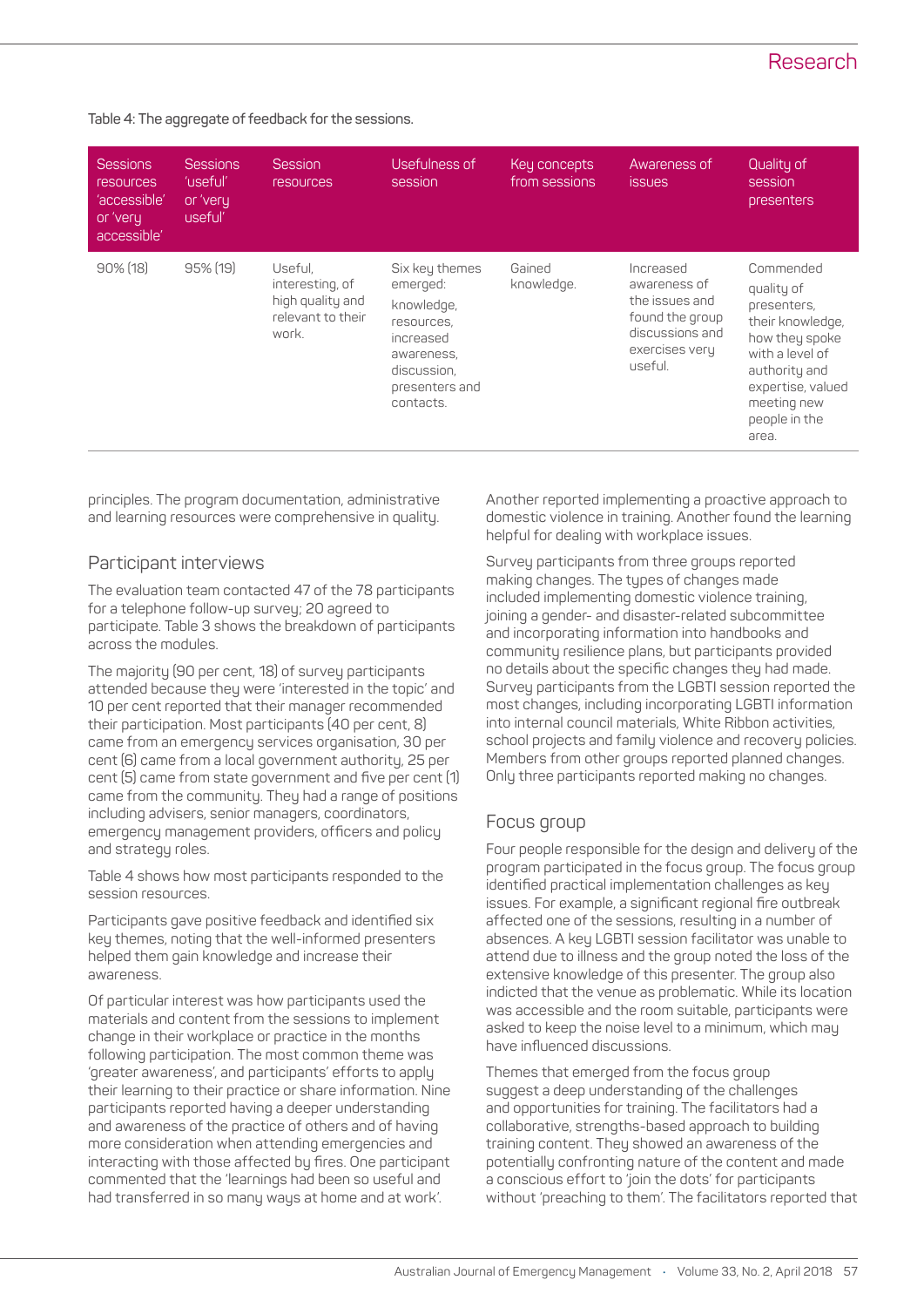theu had expected some pushback, saying 'I was ready for pushback, prepared for it but, by-and-large, it didn't come'.

The facilitators agreed that the implicit theoretical underpinning for the program was the public health model approach. The training delivered crucial information for intervening to minimise harm by increasing resilience and decreasing vulnerability at the three key stages: prevention, early intervention and ongoing care.

The evaluators felt that considering time pressures and the nature of the content, the perceived success of the sessions was largely due to the high quality of the content, the recruitment strategy and the facilitators' skill levels. The facilitators preferred faceto-face delivery style. However, they recognised that not everyone could attend an in-person session and felt this provided an opportunity to develop online training resources. The facilitators noted that this training does not represent a 'silver-bullet' solution, but rather represents part of an ongoing practice to address inclusion and gender equity issues in disaster management.

# Suggestions and feedback

A strong sentiment among participants confirmed that the sessions were 'very important and need to be implemented more widely', that they were 'fascinating' and 'delivered well'. One participant commented on the professionalism of the facilitators and the value of having a male instructor to involve participants who may have otherwise been difficult to engage.

While most felt it was a worthwhile initiative, some revealed a sense of 'preaching to the converted', and that the session content could have been more challenging for those with issues related to LGBTI communities. One participant suggested that 'breakout' spaces could have been provided for participants to manage the 'highly emotional content' more privately.

One LGBTI participant reported that there were better, shorter courses elsewhere, but did not elaborate on what service provider ran similar sessions. In the Identifying Family Violence After Natural Disaster group, suggestions included having facilitators from an 'appropriate academic background' and spending more time on practical strategies, giving more 'information on impact assessments in the community' and on 'reform and broader context'. Encouragingly, 75 per cent (15) of survey participants said they would be interested in follow-up for themselves and 85 per cent (17) said they would be interested in follow-up from WHGNE for their organisation. This indicates a good level of engagement with the materials.

### **Conclusion**

The Lessons in Disaster Program met its aims and objectives with excellent and positive feedback from survey participants and focus group members. Some limitations of this evaluation include the lack of baseline measures for knowledge, behaviour and attitudes and the absence of long-term impact measures. While the number of participants surveyed from each group appears low, there was a 20-30 per cent response rate from each group. This is considered an acceptable outcome for this type of evaluation.

Survey participants from all four groups reported greater awareness of the issues and a better skill set to deal with relevant concerns. Participants expressed limited negative feedback and showed high levels of interest for follow-up sessions from WHGNE. The short-term outcomes from the project, as assessed by how the participants made use of the information and experiences gained from their participation in the program, demonstrates a greater awareness of the session content and encouraging self-reported change in behaviour because of their participation.

Although this evaluation was unable to obtain base-level data on knowledge and attitudes, the contextualising document suggested a lack of knowledge about inclusivity and a bias against incorporating gender and LGBTI-responsive emergency management practices. In this context, these findings offer potential positive outcomes by working at the intersection of disaster and gender. Translating knowledge from the women's health and LGBTI sectors to managers and influencers in the emergency management sector showed encouraging potential to build resilience and foster whole-ofcommunity participation in planning, response and recovery.

The GAD Pod has now advanced the first two modules, combining elements of the Identifying Family Violence After Natural Disaster and the Men in Disaster modules. The LGBTI module has been redeveloped following research into the experiences of LGBTI people in disasters. The GAD Pod will continue to roll out the Lessons in Disaster Program informed by this evaluation. The advisory group accepted the evaluation report and included it in the final report to the project funders.

### References

Attorney-General's Department 2011, *National Strategy for Disaster Resilience: Building our nations resilience to disaster. At: www.ag.gov.au/emergencymanagement/documents/ nationalstrategyfordisasterresilience.pdf [29 August 2017].*

Australian Human Rights Commission 2014, *Male Champions of Change: Progress Report. At: www.humanrights.gov.au/our-work/ sex-discrimination/publications/male-champions-change-progressreport-2014 [29 August 2017].*

Dominey-Howes D, Gorman-Murray A & McKinnon S 2014, *Queering disasters: on the need to account for LGBTI experiences in natural disaster contexts. Gender, Place and Culture, vol. 21, no. 7, pp. 905-918.*

Dominey-Howes D, Gorman-Murray A & McKinnon S 2016. *Emergency management response and recovery plans in relation to sexual and gender minorities in New South Wales, Australia. International Journal of Disaster Risk Reduction, vol. 16, pp. 1-11.*